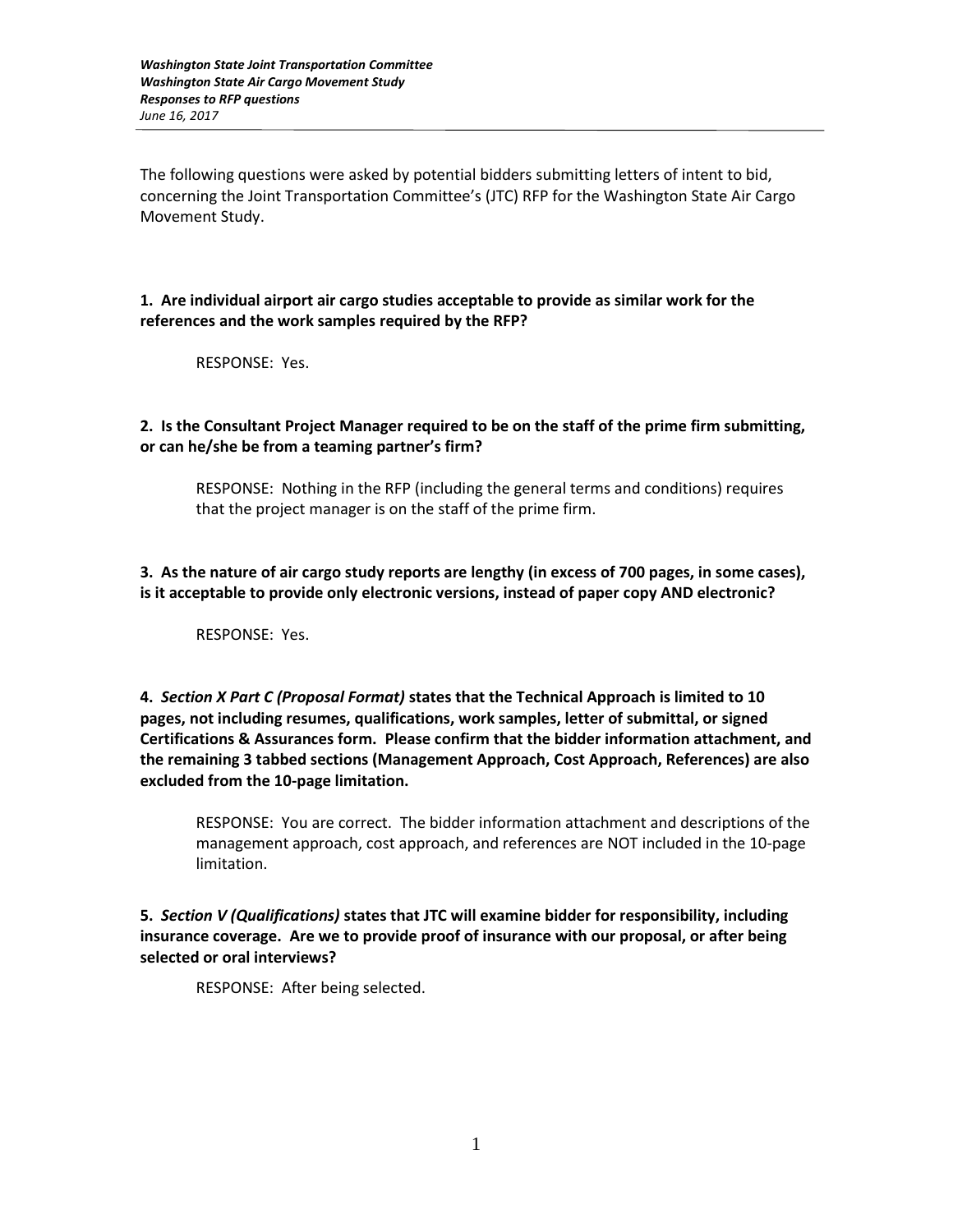*Washington State Joint Transportation Committee Washington State Air Cargo Movement Study Responses to RFP questions June 16, 2017*

**6.** *Section X Part C.5 (References)* **states to "Include three references with whom your firm and the proposed Consultant Project Manager has done similar work." Are we to infer that the Consultant PM is to have worked with all three of the included references? Is it sufficient that the consultant PM has worked with at least one of the references? Or, are you seeking three references for the firm and three potentially separate references for the Consultant PM.**

RESPONSE: We are seeking references from clients for whom the Consultant PM and other staff identified in the proposal have completed work. The references do not have to be for work performed by the consulting team as a whole. The Consultant PM does not have to have worked with all three references.

**7.** *Section II (Tasks to be Completed in the Study)* **states "Consultants are encouraged to recommend additions and/or alternatives to better accomplish the study's tasks." Is JTC looking for recommended additions and/or alternatives to be included as part of the proposal? Will inclusion, or lack of recommendations in the proposal be considered during the evaluation of proposals?**

RESPONSE: The JTC recognizes that the proposing firms are experts in the subject area of the study and may have suggestions for better accomplishing the study's tasks.

Additions or alternatives to the study's tasks may be included at the proposers' discretion. Every aspect of the proposal is considered during the evaluation of the proposal.

**8.** *Section X.A (Submission of Proposal)* **states that "Bidders must include one paper copy of two samples of previous work similar to this type of project and the internet link to these samples or an electronic copy on CD."** 

**a. Due to the proprietary or classified nature of similar work, is it acceptable to provide detailed project summaries or outlines of reports, as an acceptable alternative.** 

RESPONSE: We read the samples to evaluate the relevance of previous work as well as the writing style/readability. If the summary or outline allows us to evaluate both relevance and readability, they are acceptable alternatives.

**b. Would you accept similar work performed by a current member of the firm that was not performed by the bidding firm (consultant was an independent consultant, worked for another firm, etc. at time of performance)? Or, does the work have to have been performed by the bidding firm?**

RESPONSE: We do accept work samples from a current member of the firm written while working at a previous firm. The work does not have to have been performed by the bidding firm.

**c. Does the similar work have to be for air cargo movement, or is a similar study for a different mode (i.e., Rail, Trucking, Maritime) or domain (e.g., manufacturing, or staffing capacity/balancing/optimization) acceptable?**

RESPONSE: Work describing other modes or domains is acceptable.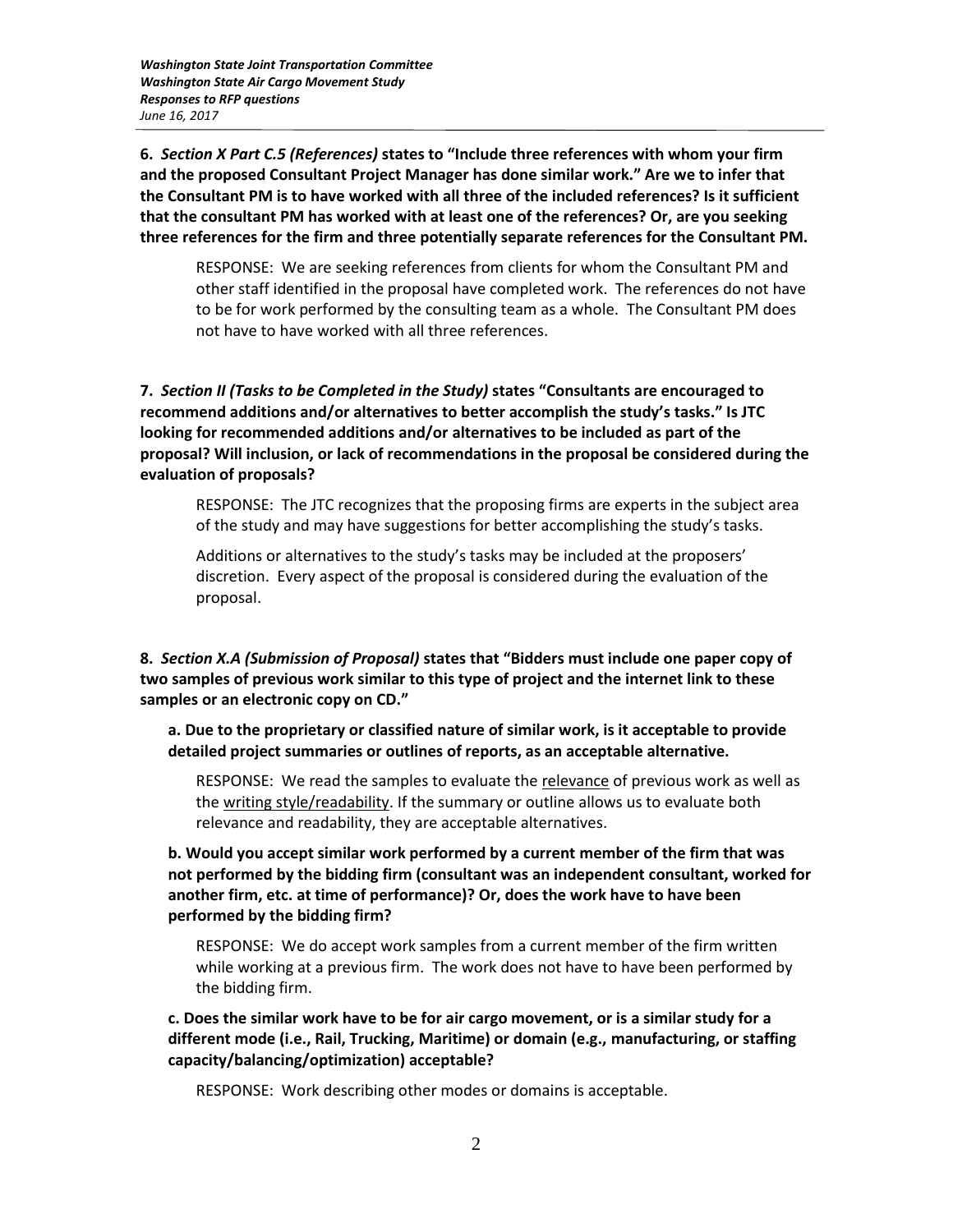*Washington State Joint Transportation Committee Washington State Air Cargo Movement Study Responses to RFP questions June 16, 2017*

**9.****Does the Washington State Department of Transportation (WSDOT) or other Washington State entity currently possess, or have ready access to the relevant capacity and flow data by airport, to support this study? Or, is the collection and/or acquisition of these data from individual entities and/or outside sources to be included in the study's work plan? Will you please provide a summary, or sample copy of relevant data, in addition to that which was provided in** *Section VIII Helpful Resources***.**

RESPONSE: According to WSDOT's consultant for the draft Aviation System Plan, there is limited capacity information in WSDOT Aviation Airport Information System (AIS) database. No capacity calculations were completed as part of the WASP study. Qualitative assessments were completed for cargo capacity as part of the WASP and is summarized in the WASP draft report. No flow data is available in the WSDOT Aviation AIS database. The WASP study used available data for SeaTac Airport based on information provided by the Port of Seattle. The WASP study used available data for Spokane international based on information provided by the Spokane Airport. The WASP study used information from the Department of Transportation (DOT) T-100 data for cargo data for the King County International Airport. The WASP forecasts contain information for cargo demand by airport.

To the extent needed to achieve the study's goals as stated in tasks  $1 - 4$ , the collection of additional needed data should be included in the study's work plan.

Please note that the latest Sea-Tac data being used in the update of their master plan is not yet available.

**10.****Does the Washington State Department of Transportation (WSDOT) or other Washington State entity currently possess, or have ready access to any models and/or modeling results relevant to the area of study in this solicitation. If so, will you please provide a summary, or sample copy of relevant models and/or, in addition to that which was provided in Section VIII Helpful Resources.**

RESPONSE: No models or modeling results were completed for air cargo elements as part of the WASP.

**11. Will the consultant be expected to take into account prioritization of cargoes (by type, carrier, etc.) in the context of both assessing the system and evaluating existing/future capacity?**

RESPONSE: To the extent needed to achieve the study's goals as stated in tasks  $1 - 4$ , and to the extent practical, the JTC is interested in understanding the role played by cargo prioritization in accommodating current and future capacity.